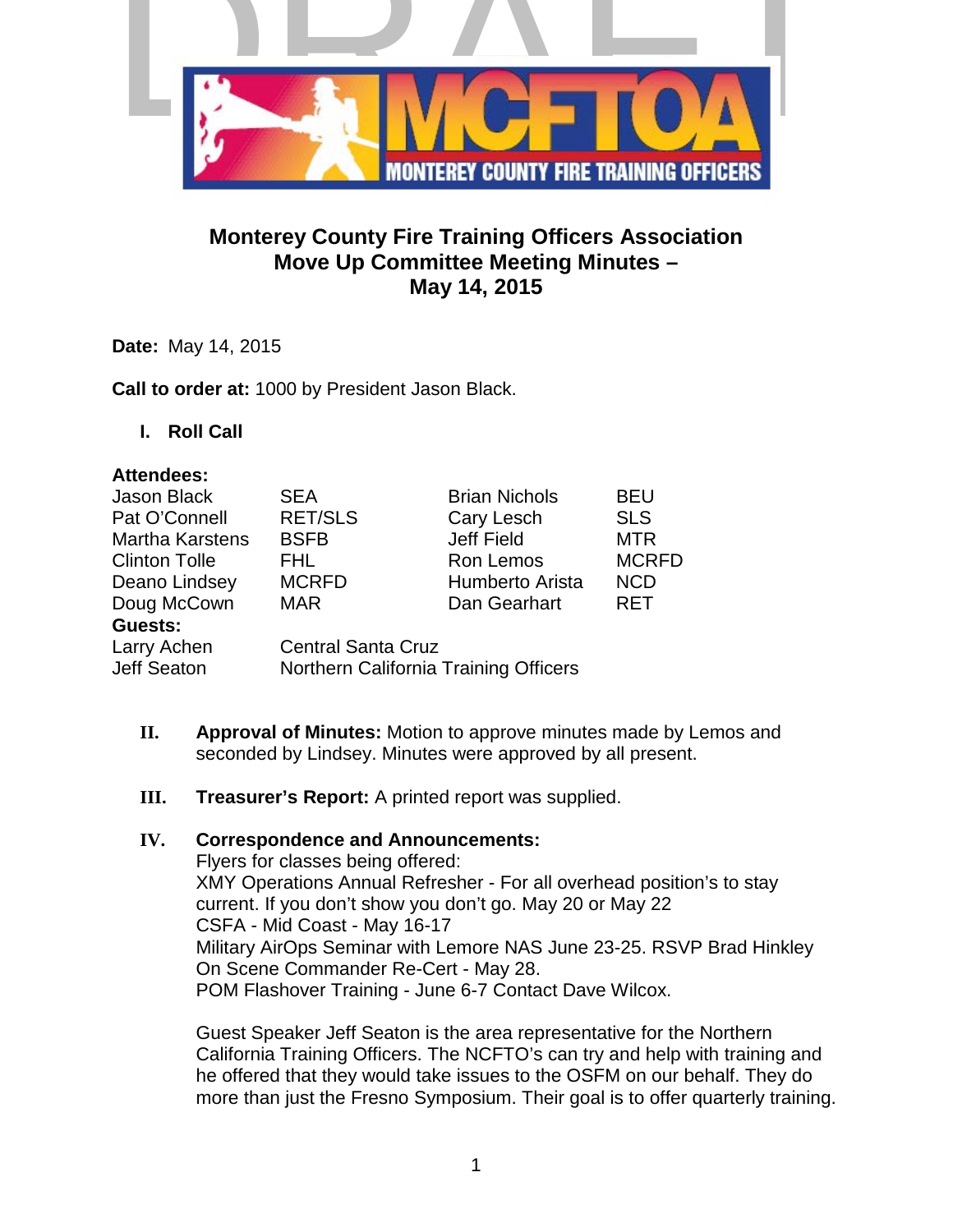

They are offering S.L.I.C.E.R.S classes in Sacramento Sept. 24 and San Jose Sept. 25. Some classes are being offered through a grant at no cost. Transitional Attack will be offered in SOCAL. There will be a charge for food only. Jeff will contact Jeff Fields with future information from the group.

## **V. Committee Reports:**

**A. Chiefs Meeting** – Doug McCown reported that the last meeting was held in King City. There was an update on the current fire season at the meeting. Locally we are 2-3 months ahead of where we would expect conditions to be. Some areas are critical.

Radio's are being reprogramed this month. BEU West is not up and running yet. Stay on BEU local for now. Ron Lemos expressed concern that we may not have a current list for the OES engines.

There are a lot of issues being addressed in the Chief's and EMS meetings. JPA, Governance and levels of service are being addressed. More to come.

**B. Wildland Committee –** Dan Gearhart reported that Monterey County has 7 engines per day signed up to attend the Wildland School. Santa Cruz County has 7-8 engines signed up per day. Santa Clara County has three engines signed up each day. Divide the resources out and we should be able to have three branches each day with 6-7 engines. We have enough overhead and staff to support this. Monterey County Regional is supplying the greatest number of overhead and we are hoping to lesson our reliance on one source. Santa Cruz County is sending 10 overhead resources each day. Jeff Mason from BSFB will be the Water Supply Manager. He has scouted the area and the water sources are good with water still flowing in Nacimiento Creek. The Monterey County Sherifs Office will be using the wildland school as a training exercise by having the CHP helicopter fly in the repeater to Peanut Hill and set the unit up on top of hill. They will also put up a repeater tower. The command channels will be run off the repeater. It will be a good opportunity to test our radios.

Pat O'Connell reported that Hunter-Liggett held an Off Road Driving class. The one day class was held on two different dates and was limited to 5 engines each day. There were up to three drivers per engine. There was excellent feedback from those who attended the class. It was challenging and the difficult built up as they completed the 50 mile course. There were creek crossings and 40° hill climbs. Clinton Tolle indicated that FHL would be willing to offer the class again if time was available. There was an additional discussion about the possibility of a class being offered for overhead vehicles that might be used for strike team assignments.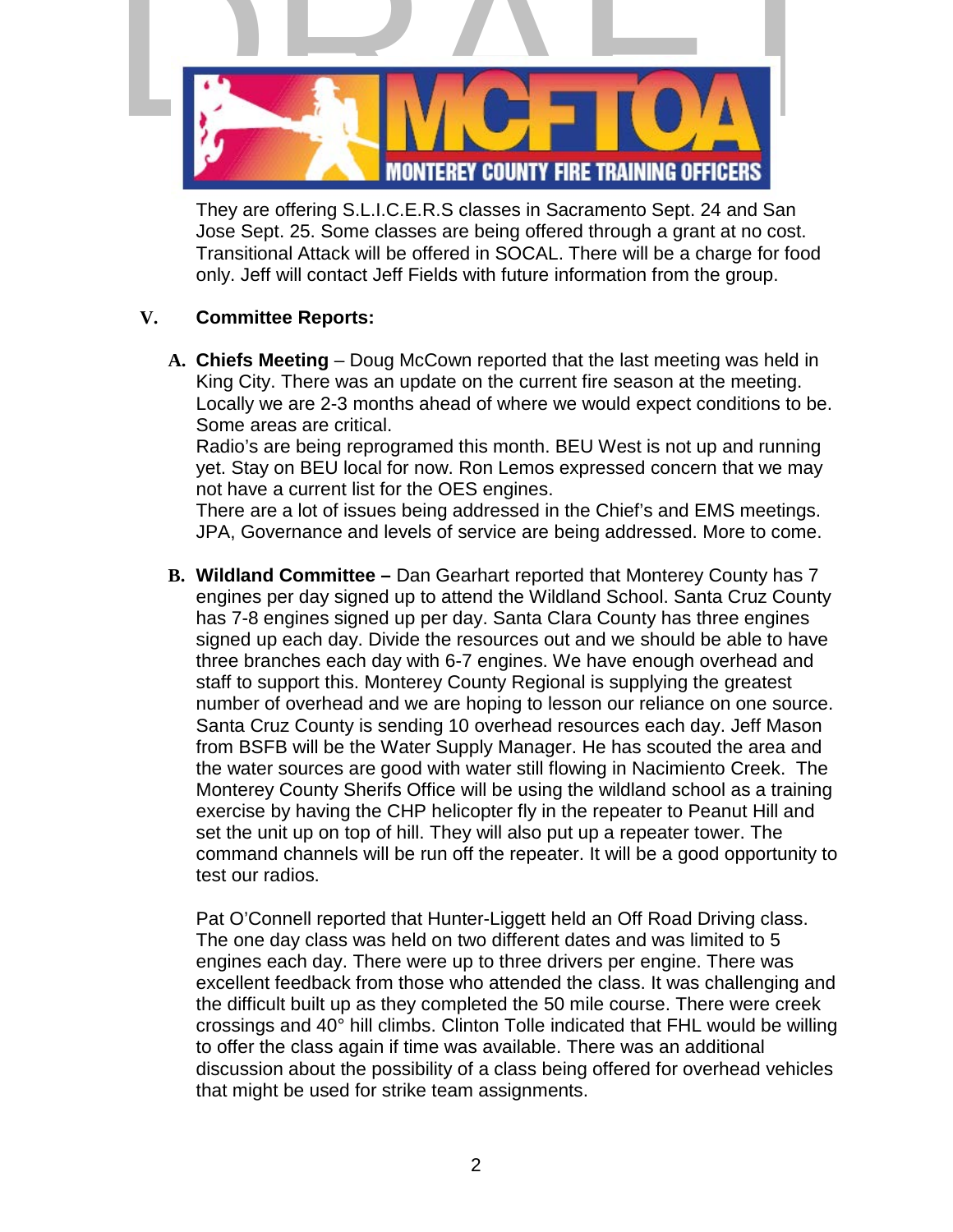

The S-219 class that was offered had to be cancelled due to lack of registrants. There may be a time in the fall that the class could be offered again. S-219 has replaced S-234 and there may have been some confusion as the S-234 is still being offered. Many of those classes lack the life fire component. Ron Lemos mentioned that the live fire component is required in his department. It was agreed that the live fire needs to occur with the classes. Clinton Tolle reminded the group that there are places to stay on the base while classes are held including the Hotel and the Hacienda as well as camping.

**C. Fire Library** No report

## **D. Programs/Training Classes**

Jason Black Wants to talk about an Officer Academy being held in the County.

Humberto Arista noted that an Active Shooter Drill is in the works and that they have had their first meeting. It will not happen until next year. County OES and Law as well as other groups will participate.

SWAT Medic training has been great however they have lost the Fire Investigators training Building due to asbestos being found in the tiles.

- **E. Website** There has been 1,450 views of the website with a daily average of 48-50 views. Dan has been updating the site every 1-2 weeks.The Facebook page has 350 likes. If you want to place flyer on the website please send a PDF file. The PDF files need to be sent as a single document.
- **F. Fire Academy** They are sending the Academy to the Crucible on the 23rd of the month. This is a 24 hour class where thestudents staff engines and respond to calls for the entire day. They also perform Pub Ed training. They get immediate feedback throughout the entire day. The calls are toned back in the evening. There are opportunities for those who have officer task books to help with this training and get some things signed off.
- **G. Countywide drills:** Jason Black is working with Dane Lobbs at PG&E for a future movement drill. Hunter-Liggett should count as a movement drill and be paged out. The after action review of the Salinas Movement Drill should be finalized.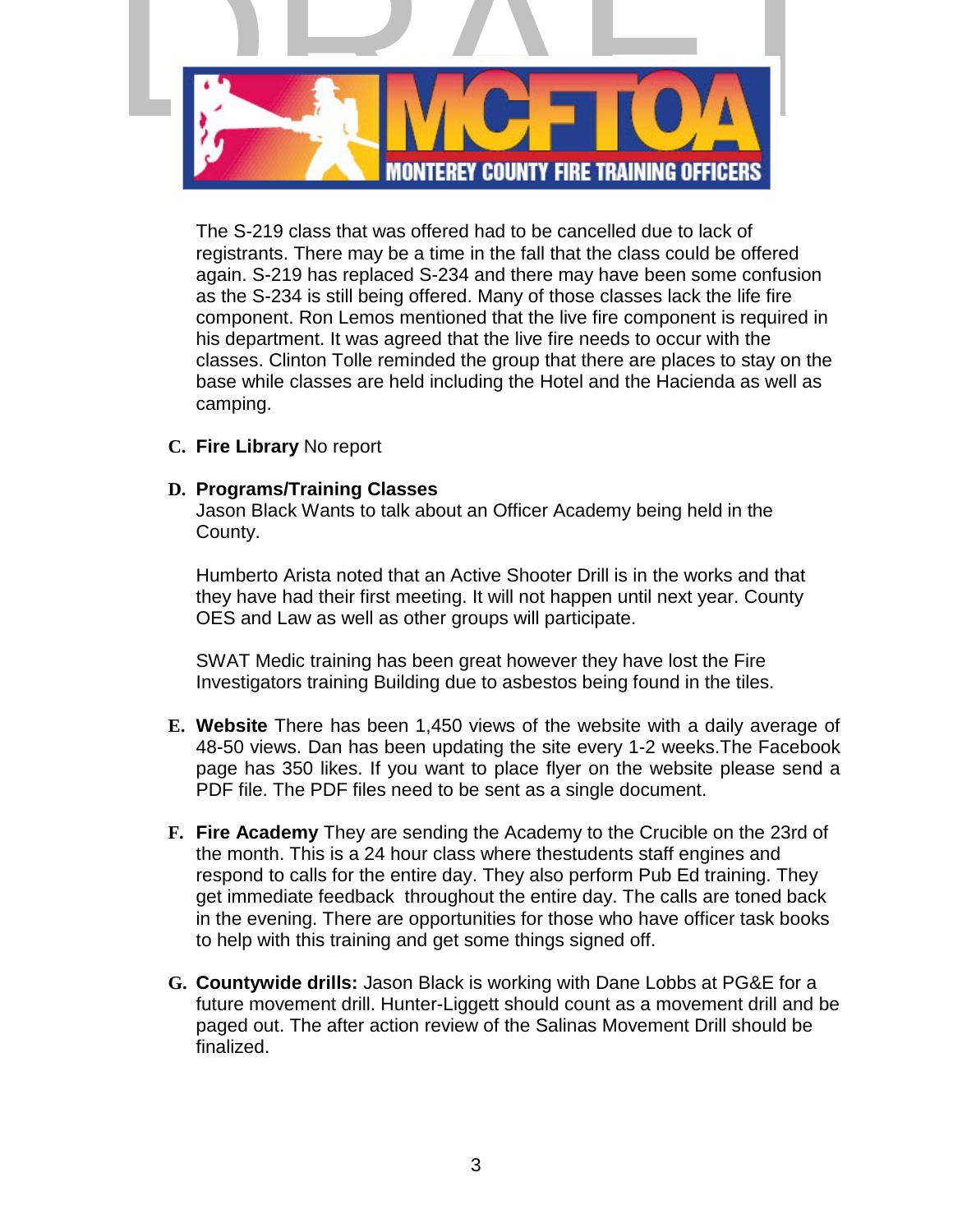

#### **VI. Old Business**

The Traffic Safety Policy is being reviewed by OPS.

Chief Urquides has expressed interest in the old training trailer. There may also be interest from OES in the trailer. It was suggested that the minimum cost of the trailer should be \$2,500 with a potential discount to someone local to \$1,500. A motion by Arista and seconded by Lemos to set the price at that number. The motion passed.

## **VII. New Business**

Jeff Field announced that Monterey Fire will be hosting some of the Command Series Classes. They are able to host smaller class size. Flyers to come.

## **VIII. Good of the Order**

Congats to Martha as she has the lower part of her house completed. Chief Loomis is now promoted the the position of Chief of Training. Chris Vaughn had been promoted to fill the on line BC position previously held by Brett. Sam Klemak has been promoted to Fire Marshal.

Cal Fire will be at full staffing next Monday. No press release yet for the start of the fire season.

The Big Sur Fire Brigade will be holding it's Muster on June 13th. A BBQ will be held from 12-3.

## **IX. Adjournment** Meeting adjourned at 12:10.

Next Meeting June 11, 2015.

MPC Public Safety Training Center 2642 Colonel Durham Street Seaside, CA. 93955